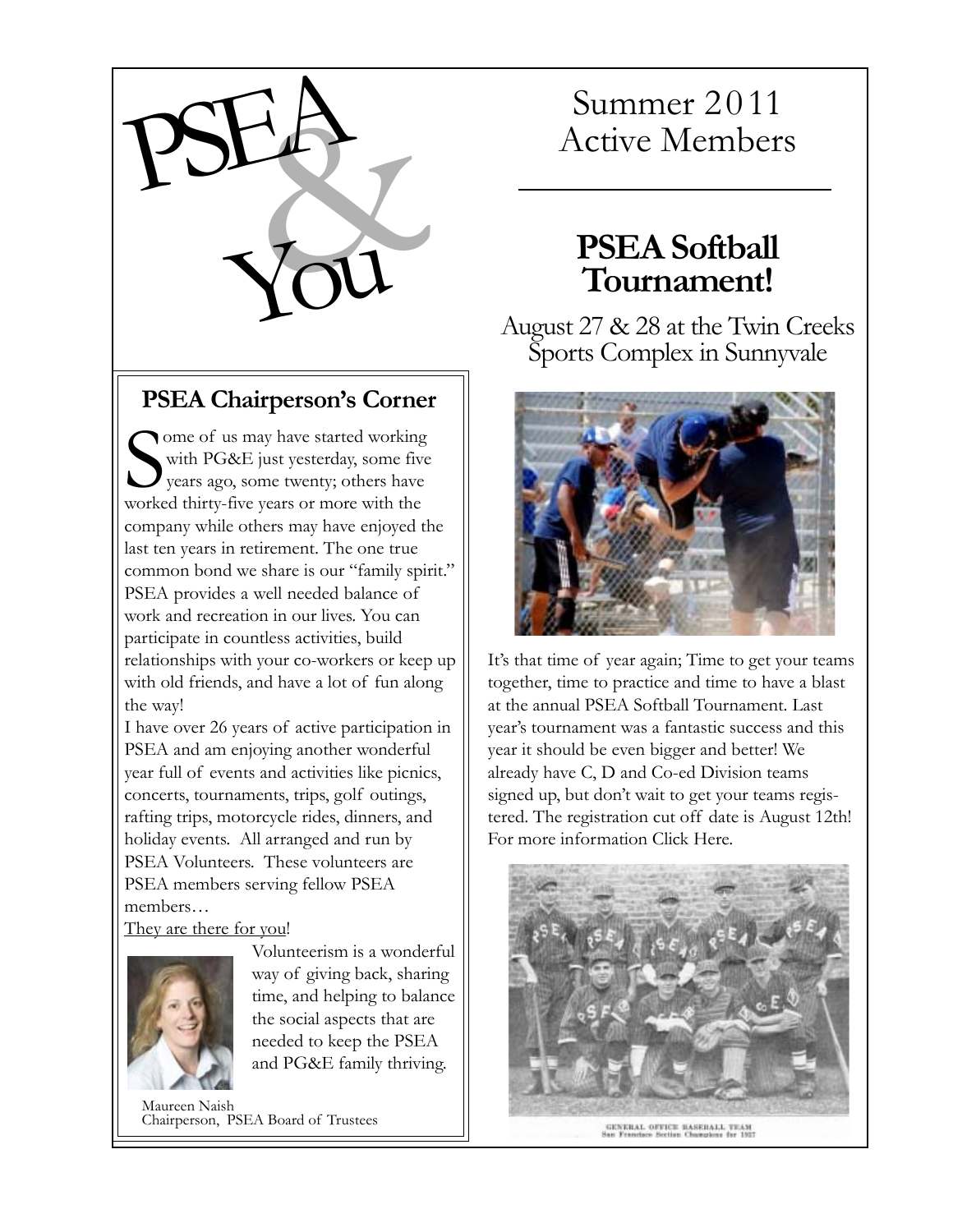# YOUR CAMPS

Call now for reservations! There are still plenty

of full week openings for this summer. PSEA Camps offer you a camping experience in the great outdoors with many conveniences. Stay in comfortable, rustic cabins where you can enjoy the outdoor activities of hiking, swimming, fishing, volleyball, boating, and picnics; or use the camp as a base to explore the surrounding



Camp DeSabla - Magalia

area. The tranquil settings, spectacular views, mountains, and lakes provide a perfect vacation environment.

#### **2012 Reservations**

The lottery for Camp Britton and Camp Wishon Motel &

Cookhouse is October 1, 2011. For all other requests please call, email or request online beginning October 15, 2011. Contact the Camps Desk at (800) 272-7732, ext. 6266 or 925-246-6266 or by email at DMM0@pge.com



Camp Wishon - Bass Lake



Camp Almanor - Canyon Dam



Camp Delmonte - Seaside / Monterey



Camp Britton - Lake Britton



Camp Shasta - Burney



Camp Pit- Big Bend

**Who Can Join PSEA??**

Many members don't realize that PG&E Contrac- Planning Easier tors as well as Parents, Siblings and Adult Children (21+) of current members can all get their own PSEA Associate Memberships! They can join our vision & dental plans, go to the beautiful camps and enjoy all the great PSEA group Discounts on tickets, home, auto and AD&D insurance! Let the contractors you work with know. Do you have family members that would like vision and dental coverage? Tell them too! For more information about Associate Membership contact Linda Newsone at 925-246-6289.

# Making Difficult

Planning ahead means that you—and the people you leave behind— will avoid emotional and financial stress later. PSEA and the Lifemark Group are pleased to offer our Bay Area and Sacramento members substantial discounts on products and services when arranging cemetery space or a funeral. You can get peace of mind and save up to 15%, just by being a member of

PSEA. Call (510) 552- 3151 to learn more.

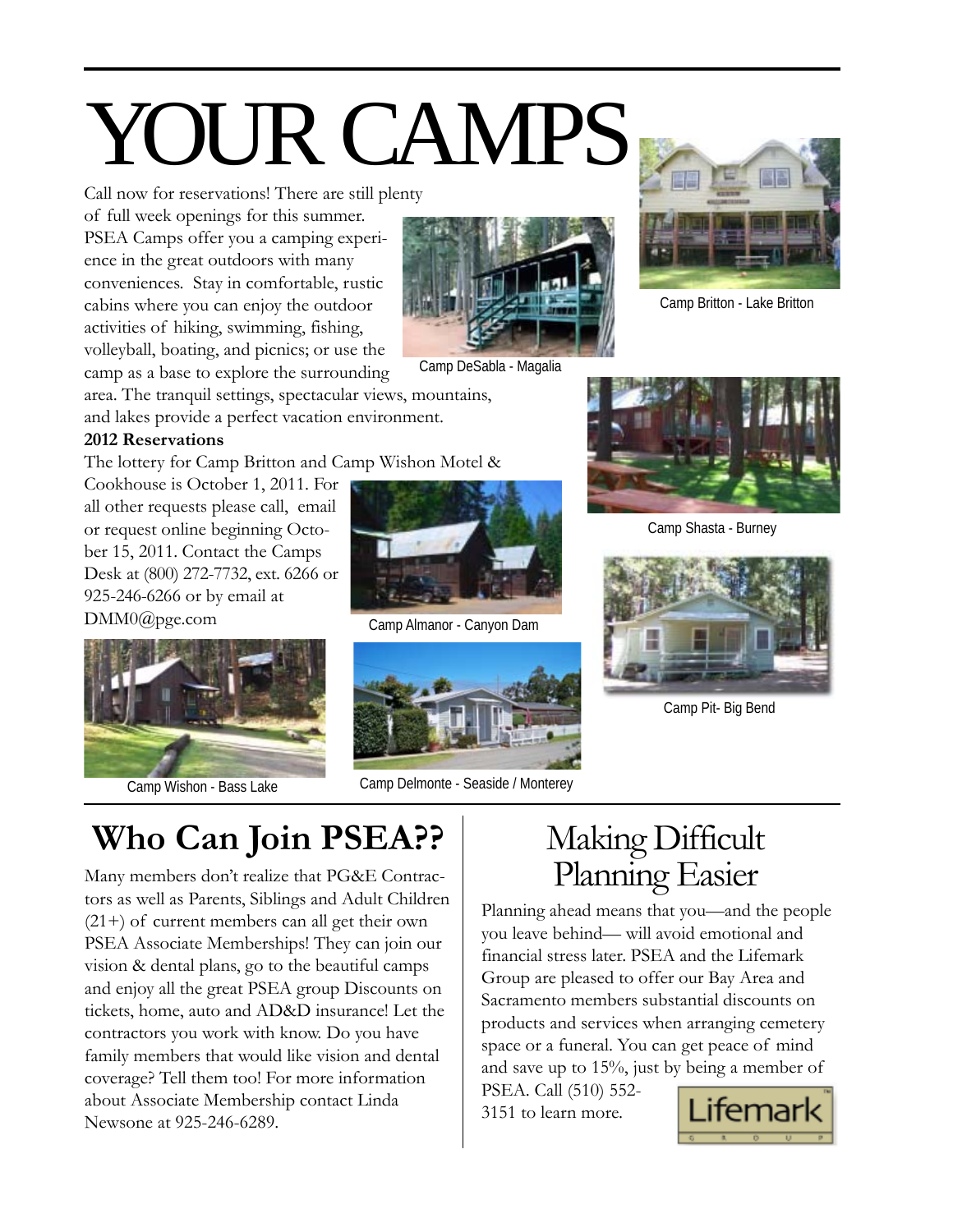# [Check out our members only](http://www.psea.info/login.html) [Discounts page at](http://www.psea.info/login.html) **www.psea.info**!









The Entertainment Capital of L.A..



# 2011 PSEA Golf Club

8/20/11 Eagle Valley East - Carson City

**Dish Syste** 

- 8/21/11 Eagle Valley West Carson City
- 9/12/11 Lake Chabot Oakland
- 9/17/11 Sierra Meadows
- 9/21/11 Dry Creek Galt
- 9/25/11 Turkey Creek Lincoln



Try our new Online Registration at www.psea.info - Click on Get Golf!



- 9/30/11 Callippe Reserve Pleasanton
- 10/11/11 San Geronimo San Geronimo
- 10/16/11 Rancho Canada East Carmel
- 10/17/11 Poppy Hills Pebble Beach
- 10/21/11 Silverado S Napa
- 11/12/11 Eagle Springs Friant
- 11/18/11 Silverado N Napa

### **Join today to receive all these NCGA Benefits!**

- $\checkmark$  Discounted Golf Access
- $\checkmark$  Free Clinics
- $\checkmark$  Discounted Merchandise
- $\checkmark$  Hotel Discounts
- $\checkmark$  NCGA Golf Magazine
- $\checkmark$  Rules & Competitions
- $\checkmark$  Official Handicap Index
- $\checkmark$  Golf Industry Services
- $\checkmark$  Members-Only Outings at Private Resort/Golf Courses

Visit **[www.psea.info](http://www.psea.info/golf.html)** for more information or call 925-246-6264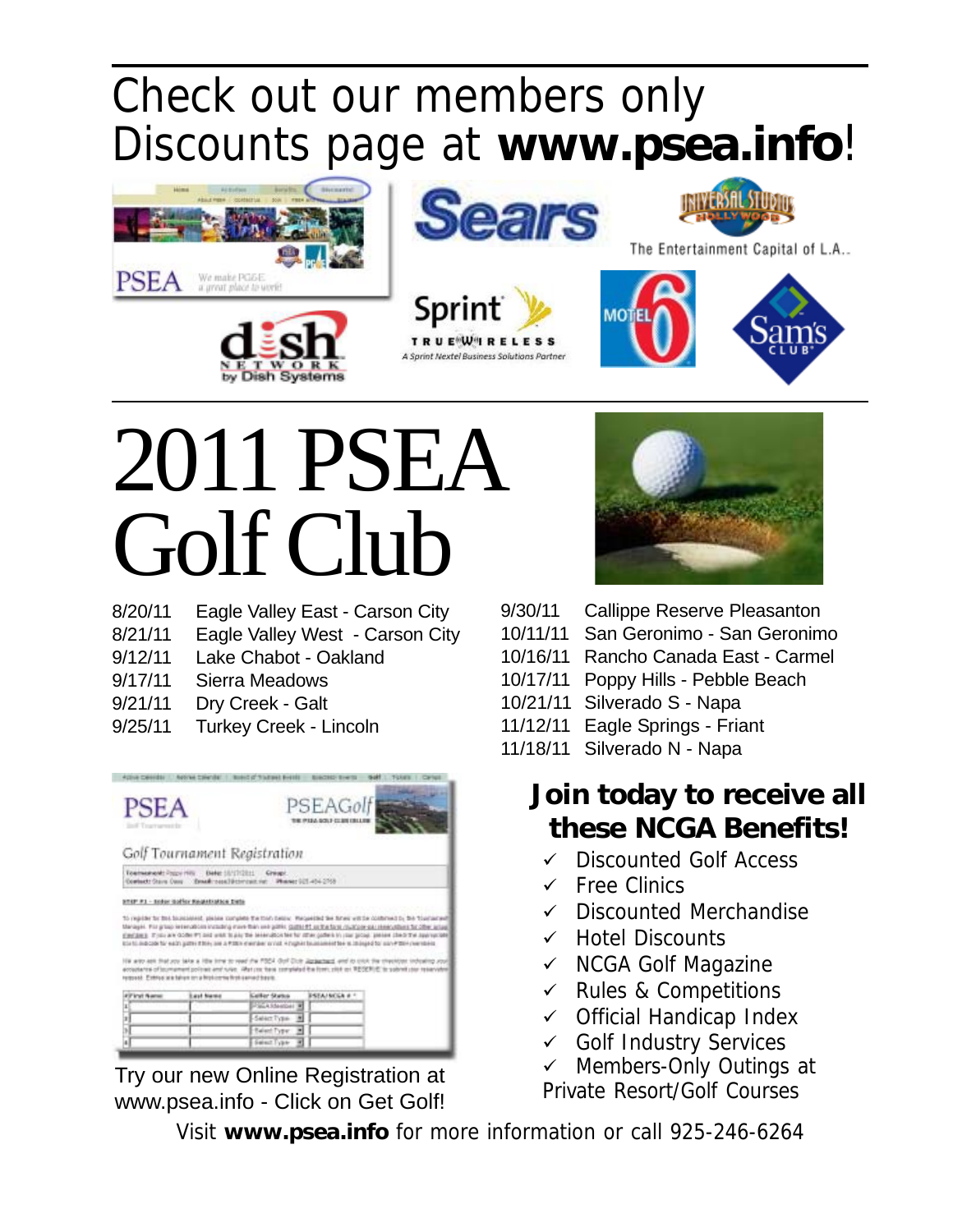### PSEA Day October 15, 2011 \$43.00



All Day Admission to the park - Free parking - free ticket to Holiday in the Park in December. Park Hours are 12:00pm to 10:00pm. Grove Hours are 12:00pm to 3:00pm

All you can eat meal: Chicken & Beef Fajitas, Hot Dogs, Beans, Rice, Guacamole, Cheese, Sour Cream, Chips, Churros and Ice Cream Sandwiches. Meal Time: 12:30pm - 3:00pm.

#### **TICKET ORDER**

| Name                                                                                               | Address                | Telephone                 |                                |
|----------------------------------------------------------------------------------------------------|------------------------|---------------------------|--------------------------------|
| Last 4 digits of Social                                                                            | Number of Tickets      | Number of parking tickets |                                |
| Payment: Check Enclosed                                                                            | CU Transfer SAV<br>Chk | MM                        | Credit Card VISA, MC, Discover |
| Credit Card # ______ _____ _____ ___                                                               | Exp Date               | 3 Digit Sec Code          |                                |
| LAST DAY TO ORDER TICKETS TO BE MAILED IS OCTOBER 7, 2011. There will be no will-call at the park. |                        |                           |                                |
| Eax order to 925-246-6230 or Call in order to 925-246-6225                                         |                        |                           |                                |

#### THREE WORLDS, ONE KINGDOM!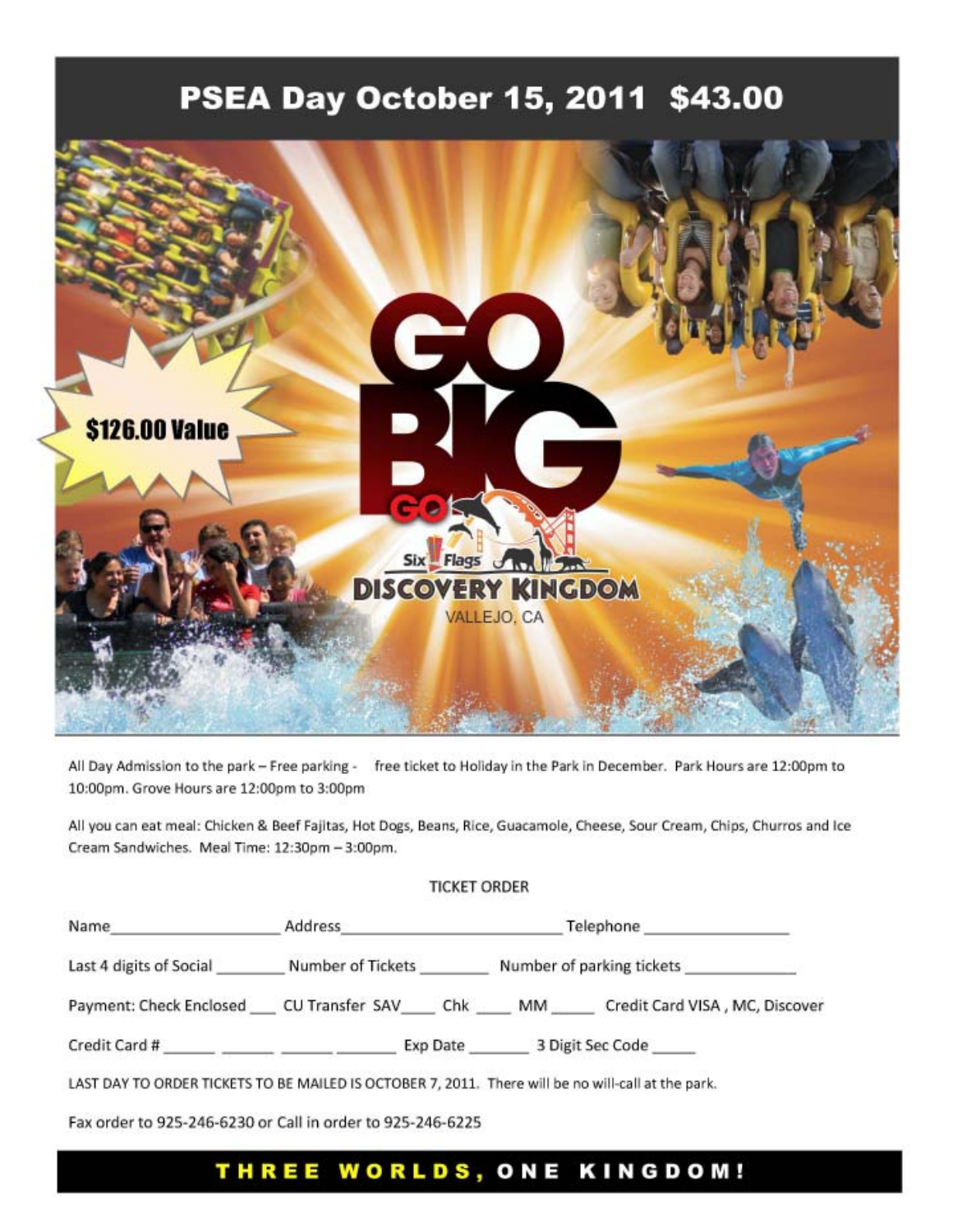# SmartMeter<sup>TM</sup> & Disneyland Tickets!

What do SmartMeter™ Devices, PSEA, and Disneyland all have in common?

Nothing really—until we created the SmartMeter™ Disneyland Contest for PSEA members. The winner will receive two free tickets to Disneyland—and the rules are simple. Every PSEA Active member can enter by filling in the short questionnaire below on PG&E's SmartMeter™ Program, using the enclosed Frequently Asked Questions (FAQS) as a study guide. Entries with correct answers will be entered into a drawing for the free tickets. Get your form in early, because we'll be holding the drawing and announcing winners August 26th!

As you prepare for the contest, we hope you'll also use these FAQs to learn more about the SmartMeter™ program. As you know, PG&E is upgrading 10 million customer meters to SmartMeter™ technology as part of the California's effort to create a smarter, more efficient energy grid. Equipped with information and facts, you can help your family, friends and neighbors recognize the benefits that SmartMeter™ technology offers to PG&E's customers today—and understand its importance to our energy future.

## Fast Facts about SmartMeter™ Benefits

PG&E's SmartMeter™ program is part of a statewide effort approved by the California Public Utilities Commission (CPUC) to upgrade the state's energy infrastructure with automated metering technology for all Californians. SmartMeter™ technology gives customers greater control over their energy usage and costs, and will allow them to:

- View and track their hourly energy usage online
- Receive notification when they're moving into higher-priced tiers using Energy Alerts
- Take advantage of SmartMeter™-enabled pricing programs, including SmartRate™
- Obtain more timely power restoration in the event of an outage
- Start service more quickly from PG&E when they move

### **Frequently asked questions**

#### **Are the meters accurate?**

Yes. In 2010, the CPUC commissioned a study by an independent evaluator and found that 100 percent of SmartMeter™ devices tested were recording energy usage accurately. In addition, all associated software/billing systems are consistent with industry standards, and estimated bills have dropped by two-thirds when compared to our traditional manual meter reading approach.

#### **Why were there so many high bill complaints?**

The independent study also investigated the bills of customers who stated their costs had gone up. It identified many contributing factors, including increased energy use caused by a heat wave; increased energy use from changes like room and pool additions; some customers "dropping off" low-income programs; and previously scheduled rate increases taking effect. The report also found that some old analog meters had degraded, so when the new SmartMeter™ device was installed, it was recording accurate energy use. If a customer has a question on their bill, they can get answers by contacting the SmartMeter™ hotline at **1-866-743-0263.**

#### **Are there more rate increases coming?**

A settlement agreement of Phase 1 of PG&E's General Rate Case (GRC) is currently before the CPUC, and will be decided in early 2011. PG&E is proposing to substantially reduce the Tier 4 and Tier 5 rates, while moderately increasing the Tier 3 rate. We anticipate a decision on our tier flattening proposal in May 2011, as part of the second phase of our rate case. This is not related to the SmartMeter™ program; however, rate changes may occur as customers receive their new SmartMeter™ devices, causing some confusion. For more information on PG&E's GRC, visit **www.pge.com/rates.**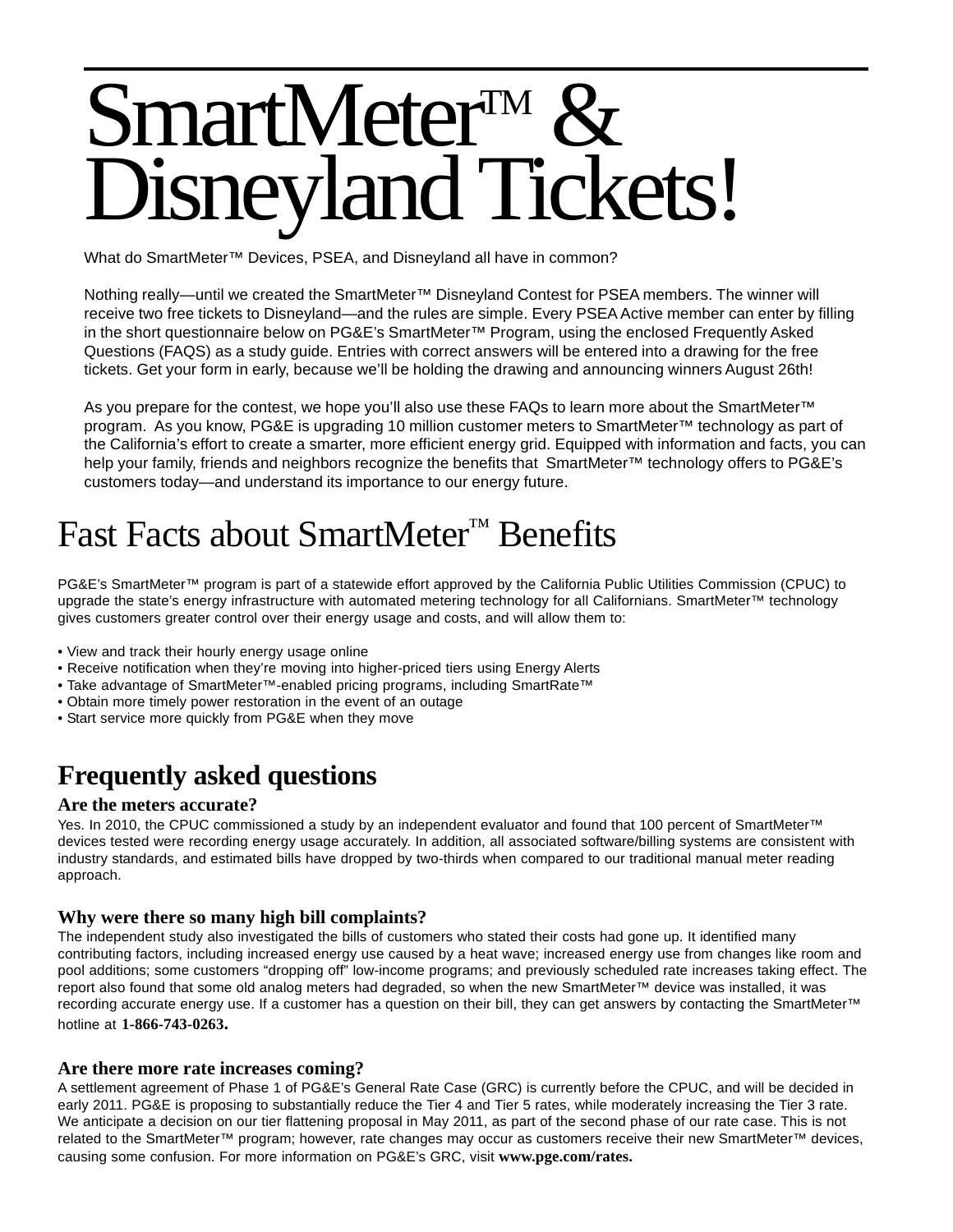#### **What happens if a customer refuses installation?**

As part of a customer's acceptance of the terms of energy service, the customer also agrees and accepts that the utility will be given access to the utility's equipment, including the meter. We understand some customers have concerns about SmartMeter™ devices. But we have found that when we inform people about the program and show how they can cut their energy usage and save money, most people are more comfortable with having a SmartMeter™ installed on their home. Consistent with state law, we plan to complete our deployment in our service area by 2012.

**Is the radio frequency from a SmartMeter™ a health hazard?** The Federal Communications Commission (FCC) has adopted limits for radio transmitters of all types, and SmartMeter™ devices operate far below the limit. They transmit intermittently for a total of about 45 seconds a day, and outside of those 45 seconds, the meter is not transmitting any radio frequency. Studies show that it would take 1,000 years of living with a SmartMeter™ device to get the same exposure a typical cell phone user does in just one month. Many organizations and agencies, including the World Heath Organization, confirm there is no persuasive evidence that low levels of radio frequency exposure cause any adverse health effects. The California Council on Science and Technology (CCST) also released a preliminary report stating that SmartMeter™ devices, whether standing alone, in clusters, or in combination with other household electronic devices, do not pose a serious health risk of harm; and there is no evidence that additional standards are needed to protect the public from SmartMeter™ devices. The 2011 CCST key report findings are clear: decades of scientific research confirm that SmartMeter™ devices do not pose any known health risk. For a list of third-party resources on radio frequency, visit **www.pge.com/rf.**

**Will SmartMeter™ technology interfere with other electronics?** Our current-generation SmartMeter™ devices are designed to not interfere with other consumer electronics. With previous-generation SmartMeter™ devices, interference was reported with garage doors, ceiling fans, baby monitors and motion detectors. These earlier devices have been replaced with newer meters that address the issues. We encourage customers who feel they are experiencing interference issues to call the SmartMeter™ hotline at **1-866-743-0263** so we can investigate.

**Is the SmartMeter™ network secure?** An independent study concluded that PG&E has developed a cyber security framework that meets Smart Grid industry system security requirements. PG&E takes extensive measures to ensure the integrity of our control systems and to protect customers and their data. In addition, we require our vendors to meet strict security guidelines and work quickly if any potential security issues arise.

#### **Are all the meter readers losing their jobs?**

The company has been working closely with our meter readers to provide the necessary training and job placement assistance to enable them to find other positions in the company. We've also ensured that every regular status meter reader has a job at PG&E if he or she wants one, as long as they are mobile and test qualified. The vast majority of PG&E meter readers in the field today are contractors that have been hired through our union partner, IBEW Local 1245.

Resources for customers: SmartMeter™ hotline: **1-866-743-0263.** PG&E's SmartMeter™ web site: **www.pge.com/smartmeter.**

| (Cut here) | SmartMeter <sup>™</sup> Disneyland Contest Entry Form<br>Please cut out and return to:<br>PSEA 1390 Willow Pass Rd. Ste. 240 Concord, CA 94520                             |                    |  |  |
|------------|----------------------------------------------------------------------------------------------------------------------------------------------------------------------------|--------------------|--|--|
| Name       | Phone number                                                                                                                                                               | <b>PSEA</b> number |  |  |
| 1.         | What percentage of SmartMeter™ devices accurately recorded energy usage when tested by an independent<br>evaluator in 2010? We                                             |                    |  |  |
| 2.         | Once connected to the system, electric SmartMeter <sup>™</sup> devices allow customers to view and track their hourly<br>energy use online. True ___________ False         |                    |  |  |
| 3.         | SmartMeter <sup>™</sup> technology will let customers take advantage new rates, such as                                                                                    |                    |  |  |
| 4.         | Studies show that it would take _______ years of living with a SmartMeter™ device to get the same exposure level<br>that a typical cell phone user does in just one month. |                    |  |  |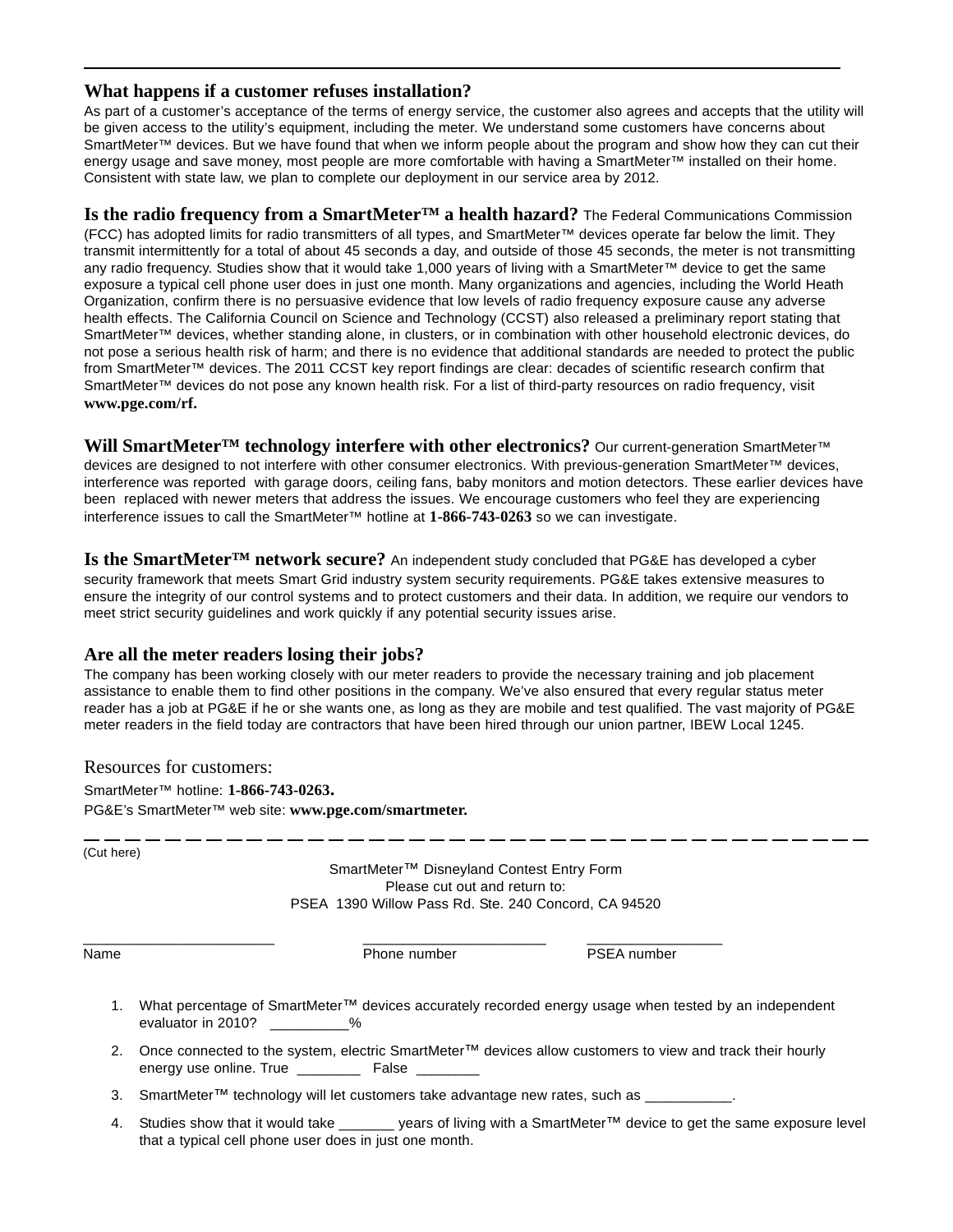



Lunch will be provided for all players!



\$150.00 PER TEAM BEFORE 9/1/11 \$180.00 PER TEAM AFTER 9/1/11 ENTRY DEADLINE – SEPTEMBER 16, 2011 contact Dena @ 8-246-6266 or 925-246-6266 or email @ dmm0@pge.com